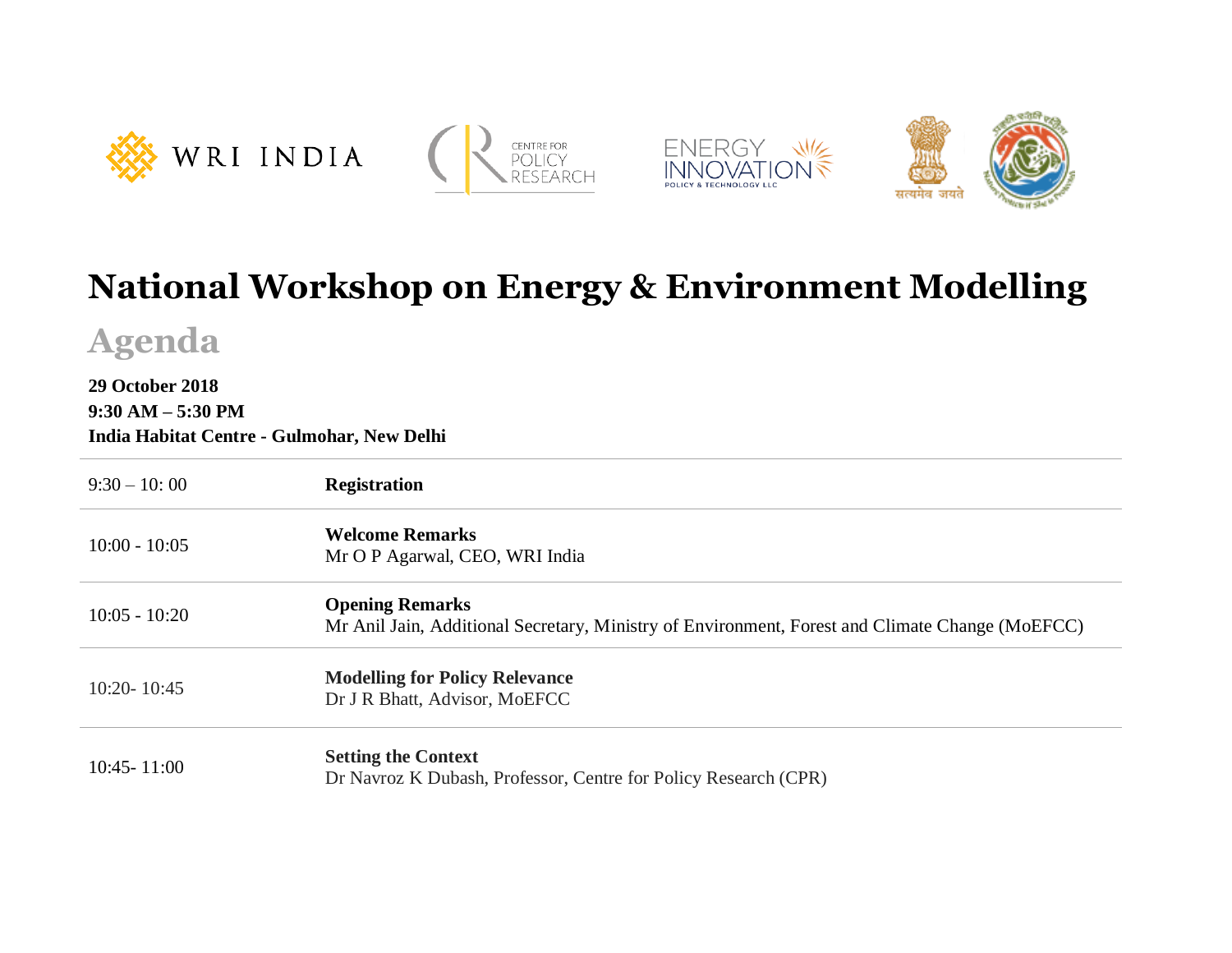| $11:00 - 12:00$ | <b>Energy Policy Simulator (EPS) tool</b><br>Ms Apurba Mitra, WRI India<br>Mr Jeffrey Rissman, Energy Innovation                                                                                                                                                                                             |
|-----------------|--------------------------------------------------------------------------------------------------------------------------------------------------------------------------------------------------------------------------------------------------------------------------------------------------------------|
| 12:00-12:05     | Launch of the EPS tool by Secretary MoEFCC                                                                                                                                                                                                                                                                   |
| $12:05 - 12:30$ | <b>Special Address</b><br>Mr C K Mishra, Secretary, MoEFCC                                                                                                                                                                                                                                                   |
| 12:30-13:30     | Lunch                                                                                                                                                                                                                                                                                                        |
| 13:30-14:30     | <b>Sustainable Development Linkages</b><br>Chair: Dr Purnamita Dasgupta, Institute of Economic Growth (IEG)<br>Ms Shweta Srinivasan, Center for Study of Science, Technology & Policy (CSTEP)<br>Dr Sagnik Dey, Indian Institute of Technology (IIT) Delhi<br>Dr Atul Kumar, TERI School of Advanced Studies |
| 14:30-15:30     | <b>Modelling at the Subnational Scale</b><br>Mr Gurpreet Chugh, ICF<br>Ms Amrita Goldar, Indian Council for Research on International Economic Relations (ICRIER)<br>Dr Anindya Bhattacharya, The Celestial Earth*<br>State Government participants*                                                         |
| 15:30-15:45     | <b>Tea break</b>                                                                                                                                                                                                                                                                                             |